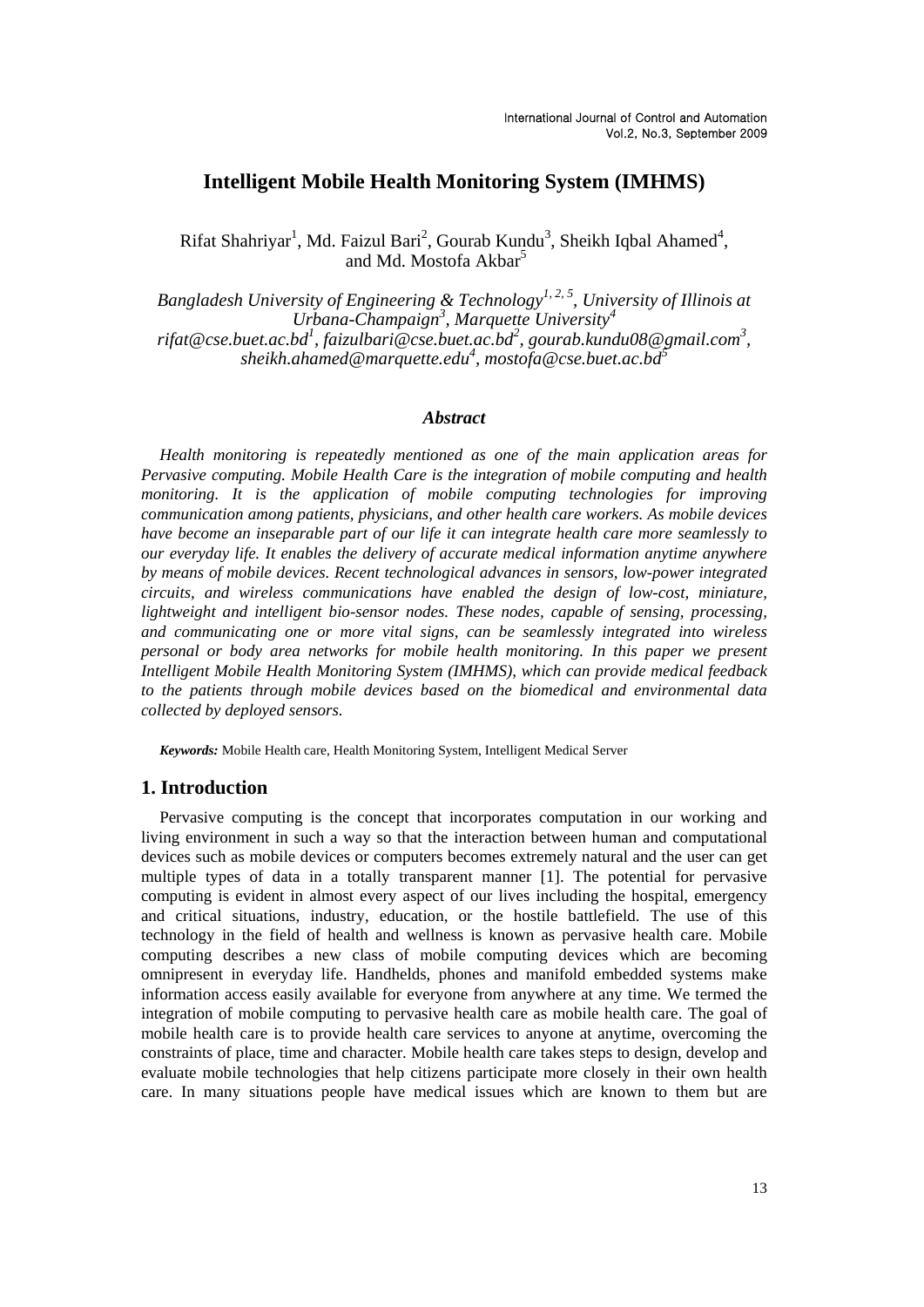unwilling or unable to reliably go to a physician. Obesity, high blood pressure, irregular heartbeat, or diabetes is examples of such common health problems. In these cases, people are usually advised to periodically visit their doctors for routine medical checkups. But if we can provide them with a smarter and more personalized means through which they can get medical feedback, it will save their valuable time, satisfy their desire for personal control over their own health, and lower the cost of long term medical care.

Various definitions and terminologies are used for bio-sensors depending on the field of applications. Two generalized definitions of biosensor can be found in [2] and [3]. Authors in [2] define it as: "A biosensor is a chemical sensing device in which a biologically derived recognition entity is coupled to a transducer, to allow the quantitative development of some complex biochemical parameter". According to the authors [3]: "A biosensor is an analytical device incorporating a deliberate and intimate combination of a specific biological element (that creates a recognition event) and a physical element (that transduces the recognition event)".The name biosensor signifies that the device is a combination of two parts: bioelement and sensor-element. A specific bio element (say, enzyme) recognizes a specific analyte and the sensor element transduces the change in the bio-molecule into electrical signal. The bio element is very specific to the analyte to which it is sensitive. It does not recognize other analytes. The bio-sensors can have variety of biomedical and industry applications. They are used for Glucose Level Monitoring, ECG Sensing, Pulse Measurement, Blood Pressure Monitoring, Cell morphology monitoring etc. Recently they are used for providing artificial retina to human beings.

A number of bio-sensors that monitor vital signs, environmental sensors (temperature, humidity, and light), and a location sensor can all be integrated into a Wearable Wireless Body/Personal Area Network (WBAN/WPAN). This type of networks consisting of inexpensive, lightweight, and miniature sensors can allow long-term, unobtrusive, ambulatory health monitoring with instantaneous feedback to the user about the current health status and real-time or near real-time updates of the user's medical records. Such a system can be used for mobile or computer supervised rehabilitation for various conditions, and even early detection of medical conditions. When integrated into a broader tele-medical system with patients' medical records, it promises a revolution in medical research through data mining of all gathered information. The large amount of collected physiological data will allow quantitative analysis of various conditions and patterns. Researchers will be able to quantify the contribution of each parameter to a given condition and explore synergy between different parameters, if an adequate number of patients are studied in this manner.

In this paper we present a bio-sensor based mobile health monitoring system named as "Intelligent Mobile Health Monitoring System (IMHMS)" that uses the Wearable Wireless Body/Personal Area Network for collecting data from patients, mining the data, intelligently predicts patient's health status and provides feedback to patients through their mobile devices. The patients will participate in the health care process by their mobile devices and thus can access their health information from anywhere any time. Moreover, so far there is no automated medical server used in any of the work related to mobile health care. To maintain the server a large number of specialist are needed for continuous monitoring. The presence of a large number of specialists is not always possible. Moreover in the third world countries like ours specialist without proper knowledge may provide incorrect prescription. That motivates us to work for an intelligent medical server for mobile health care applications that will aid the specialists in the health care. As a large amount of medical data is handled by the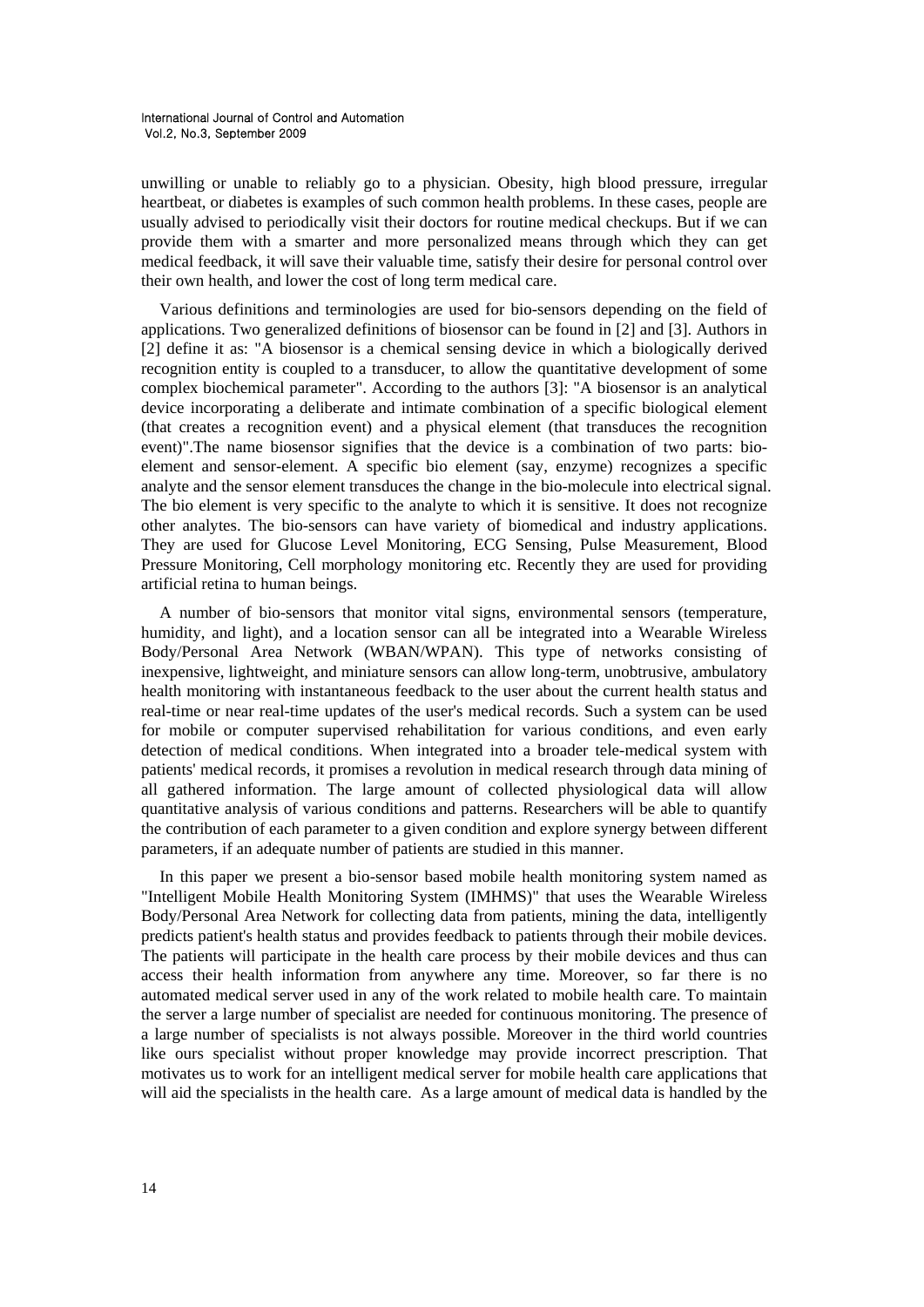server, the server will perform mine and analyze the data. With the result of mining, analysis and suggestions and information provided by the specialists in the critical scenarios the server can learn to provide feedback automatically. Moreover as time grows the server will trained automatically by mining and analyzing data of all the possible health care scenarios and become a real intelligent one. Our main contribution here is the Intelligent Medical Server which is a novel idea in the field of mobile health care.

The outline of this paper is as follows: We provide the short descriptions of the related works in Section 2. System Architecture of IMHMS is described in Section 3 followed by the characteristics of the IMHMS in Section 4. The impact of IMHMS is given in Section 5. Section 6 presents the evaluation of the system. Our future research direction and concluding remarks are in Section 7.

# **2. Related Works**

All Several health care projects are in full swing in different universities and institutions, with the objective of providing more and more assistance to the elderly. CAST (Center for Aging Services Technologies) [4] is organizing multiple projects including: 1. a safe home that will help debilitated elderly by tracking their activities. 2. a sensor-based bed to track the sleep and weight, which will later be used in detecting diseases. In The Center for Future Health [5], a five-room house has been implanted with several infrared sensors, monitoring devices and bio-sensors. The ultimate goal of the project is to provide a unified solution for the seniors in the home, enabling them to closely participate in disease detection and health management by themselves. A similar type of project named AHRI (Aware Home Research Initiative) [6] is going on at GeorgiaTech University. MobiHealth project [7] [8] [9] is going on to build a system for collecting vital body signals and manipulating those in distant health care institutes. The Terva [12] monitoring system had been introduced to collect data related to health condition like blood pressure, temperature, sleep conditions, weight, etc., over quite a long time. Here data has been collected four times a day (morning, noon, evening and night) and saved in the form a TOD ( time-of-day) matrix and analyzed later. The whole system has been housed in a suitcase that includes a laptop, blood pressure monitor and several other monitoring devices. As a result, this system loses its mobility and becomes feasible to be used in a static manner in the home. A feedback-based self monitoring system for managing obesity named Wireless Wellness Monitor [11] [13] has been devised using Bluetooth and Jini network to supports Java dynamic networking. The system consists of measuring devices, a home server as the base station, mobile terminals (e.g. PDA or smart phone) and databases which are connected through the internet. The measuring devices collect data and place that in the home server. Mobile terminals can access information wirelessly from the home server or can collect data from the external databases through the home server. MobiHealth project [11] [12] [13] can monitor crucial health signals through tiny medical sensors and transmit them to health care professionals through highly powerful and cheaply available wireless system. Body Area Network (BAN) has been used in signal monitoring and GPRS and UMTS has been used for transmitting signal on the fly. In [10] researchers have depicted several required characteristics of wearable health care system along with the design, implementation and communication issues of a plug-andplay system but it is not affordable and needs special hardware. [14] Presented WWBAN (Wireless Wearable Body Area Network) which consists of static sensors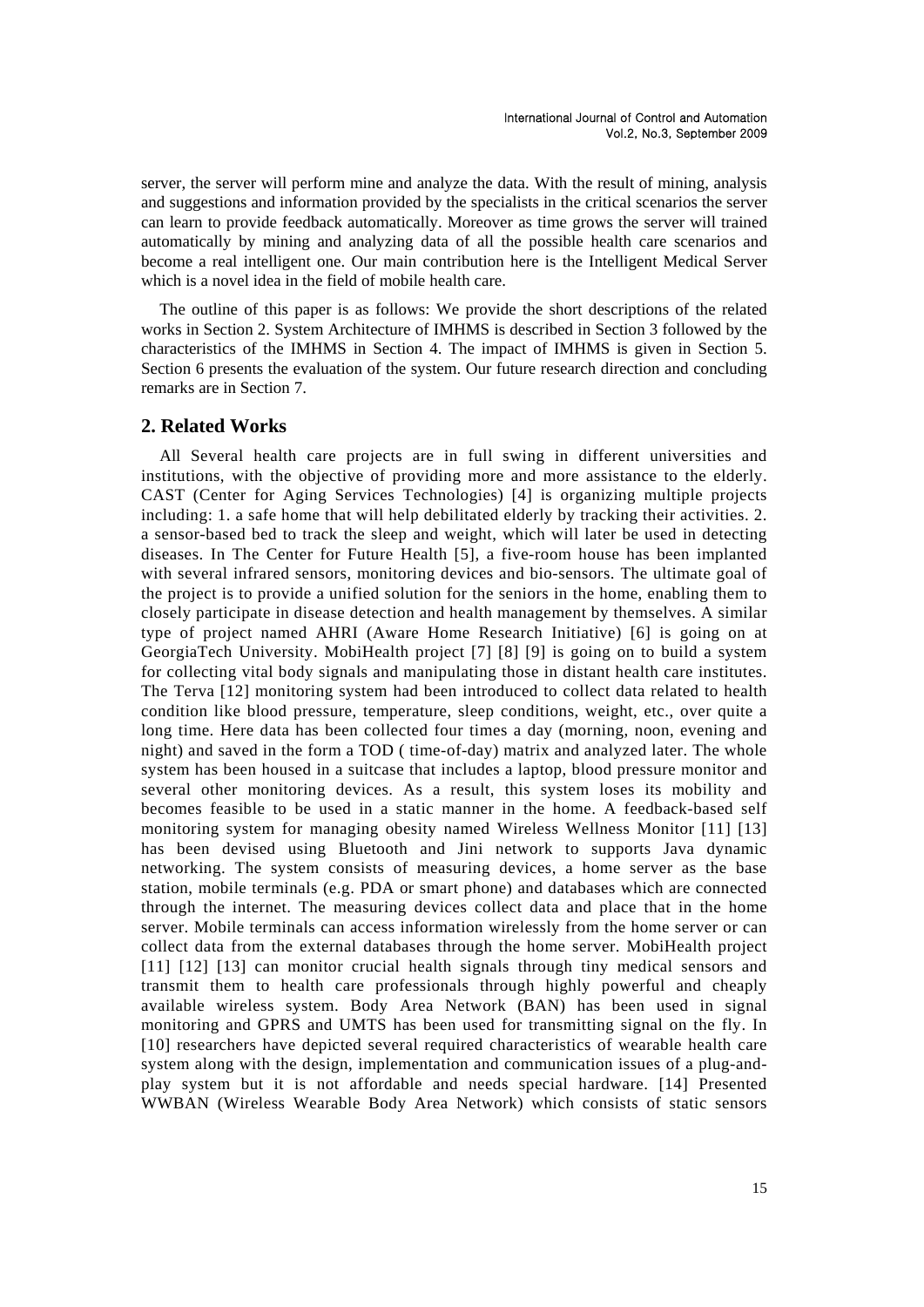communicating only with the central control unit. [15] Developed a system named Wellness Assistant (WA), which uses pervasive computing technologies using inexpensive handheld devices such as PDAs, cell phones, and wrist watches with short range wireless capabilities. The WA can be used by people with obesity, diabetes, or high blood pressure, conditions which need constant monitoring. Recently [17] describes various pervasive health care applications and their requirements, required network infrastructures as well as some open issues and challenges. The Centre for Pervasive Health care of Department of Computer Science in University of Aarhus [18] is a dedicated research program to design, develop, and evaluate pervasive computer technologies for clinicians to use in hospitals and for helping citizens to participate closely in taking care of their own health. A large number of works regarding pervasive health care are carried out by them recently.

# **3. System Architecture**

IMHMS collects patient's physiological data through the bio-sensors. The data is aggregated in the sensor network and a summary of the collected data is transmitted to a patient's personal computer or cell phone/PDA. These devices forward data to the medical server for analysis. After the data is analyzed, the medical server provides feedback to the patient's personal computer or cell phone/PDA. The patients can take necessary actions depending on the feedback. The IMHMS contains three components. They are

- *1. Wearable Body Sensor Network [WBSN]*
- *2. Patients Personal Home Server [PPHS]*
- *3. Intelligent Medical Server [IMS].*

They are described below.

### **Wearable Body Sensor Network [WBSN]**

Wearable Body Sensor Network is formed with the wearable or implantable bio-sensors in patient's body. These sensors collect necessary readings from patient's body. For each organ there will be a group of sensors which will send their readings to the group leader. The group leaders can communicate with each others. They send the aggregated information to the central controller. The central controller is responsible for transmitting patient's data to the personal computer or cell phone/PDA. [16] suggested that for wireless communication inside the human body, the tissue medium acts as a channel through which the information is sent as electromagnetic (EM) radio frequency (RF). So in WBSN, information is transmitted as electromagnetic (EM) radio frequency (RF) waves. The central controller of the WBSN communicates with the Patients Personal Home Server [PPHS] using any of the three wireless protocols: Bluetooth, WLAN (802.11) or ZigBee. Bluetooth can be used for short range distances between the central controller and PPHS. WLAN can be used to support more distance between them. Now days ZigBee introduces itself as a specialized wireless protocol suitable for pervasive and ubiquitous applications. So ZigBee can be used for the communication too.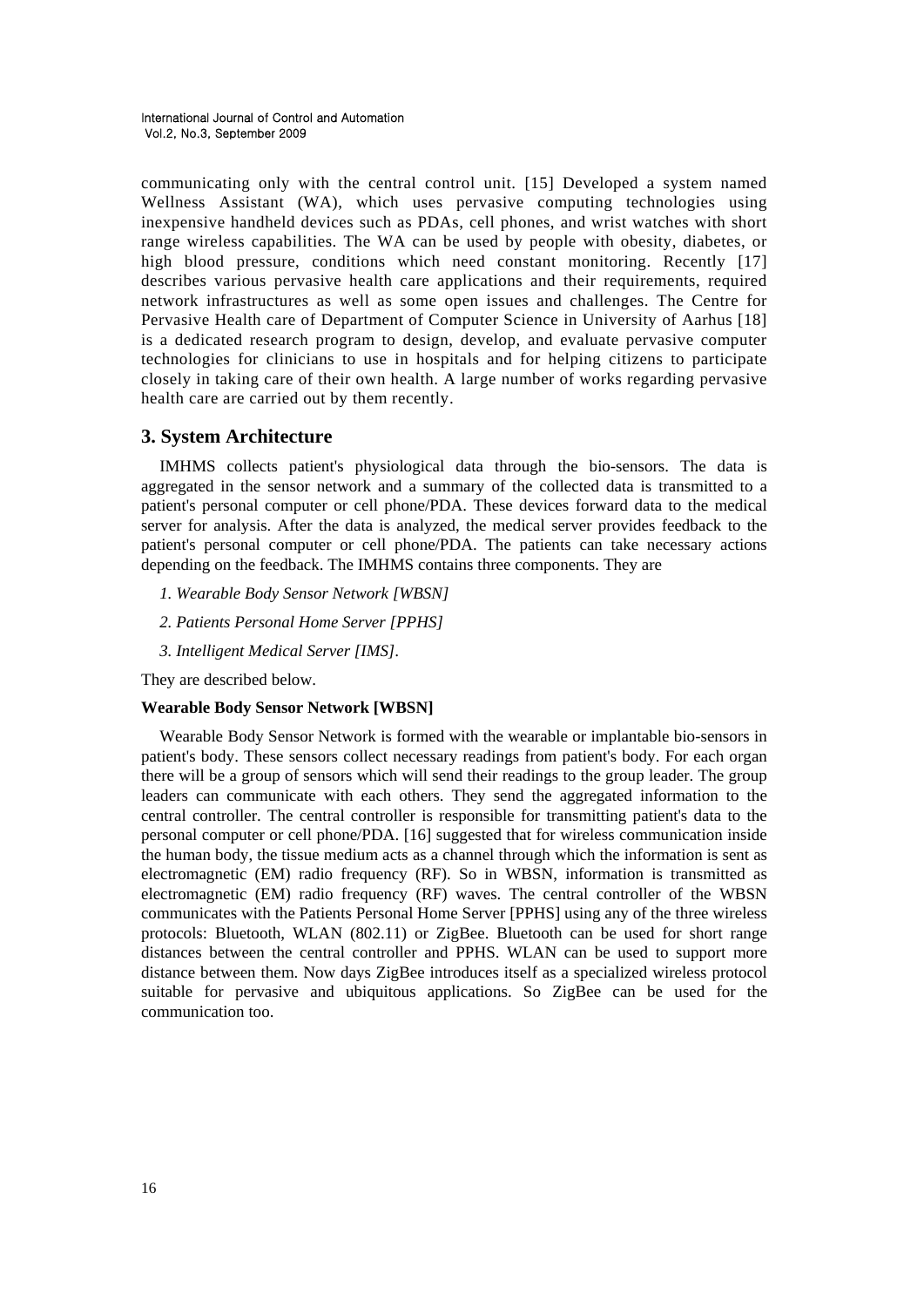

Figure 1. WBSN

# **Patient's Personal Home Server [PPHS]**

The patient's personal home server can be a personal computer or mobile devices such as cell phone/PDA. We suggest mobile devices because it will be more suitable for the users to use their mobile devices for this purpose. PPHS collects information from the central controller of the WBSN. PPHS sends information to the Intelligent Medical Server [IMS].PPHS contains logics in order to determine whether to send the information to the IMS or not. Personal Computer based PPHS communicates with the IMS using Internet. Mobile devices based PPHS communicates with the IMS using GPRS / Edge / SMS. The best way to implement IMS is by Web Service or Servlet based architecture. The IMS will act as the service provider and the patients PPHS will act as the service requester. By providing these types of architecture, a large number of heterogeneous environments can be supported with security. So personal computer or cell phone/PDA can be connected easily to a single IMS without any problem.

#### **Intelligent Medical Server [IMS]**

Intelligent Medical Server [IMS] receives data from all the PPHS. It is the backbone of this entire architecture. It is capable of learning patient specific thresholds. It can learn from previous treatment records of a patient. Whenever a doctor or specialist examines a patient, the examination and treatment results are stored in the central database. IMS mines these data by using state-of-the-art data mining techniques such as neural nets, association rules, decision trees depending on the nature and distribution of the data. After processing the information it provides feedback to the PPHS or informs medical authority in critical situations. PPHS displays the feedback to the patients. Medical authority can take necessary measures. The IMS keeps patient specific records. It can infer any trend of diseases for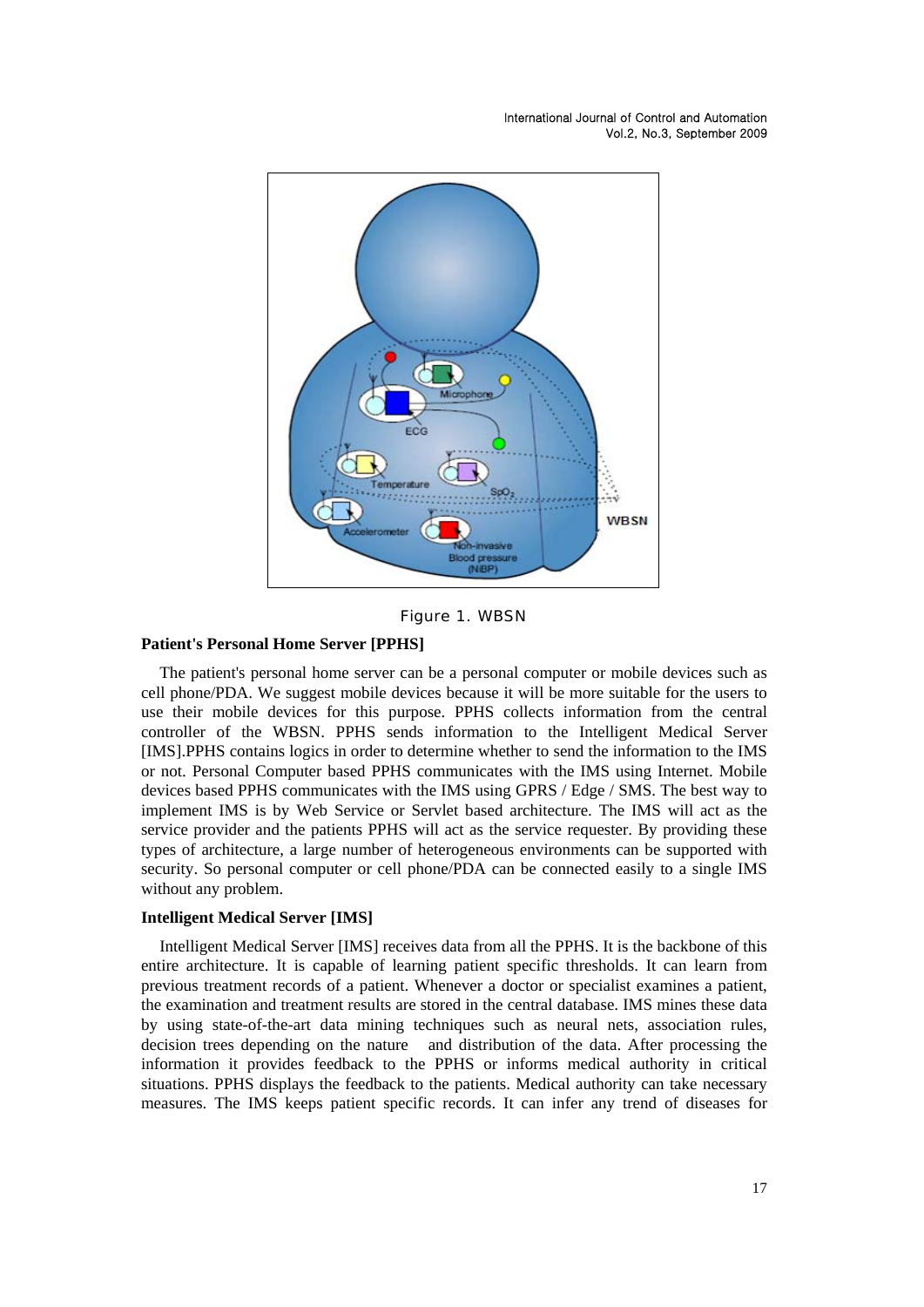patient, family even locality. IMS can cope with health variations due to seasonal changes, epidemics etc. IMS is controlled and monitored mainly by specialized physicians. But even a patient can help train IMS by providing information specific to him. After mining the database stored in IMS, important information regarding general health of the people can be obtained. It can help the authority to decide health policies. Large numbers of patients will be connected to the IMS using their PPHS. So security of the patients is a major issue here. So RFID can be used in this purpose. Radio-frequency identification (RFID) is an automatic identification method, relying on storing and remotely retrieving data using devices called RFID tags or transponders. An RFID tag is an object that can be applied to or incorporated into a product, animal, or person for the purpose of identification using radio waves. Some tags can be read from several meters away and beyond the line of sight of the reader. So security can be provided by providing RFID tags to each patient.



Figure 2. IMHMS System Architecture

Our main contribution is the Intelligent Medical Server (IMS) which is a novel idea. So we are describing it in more details with possible scenarios below.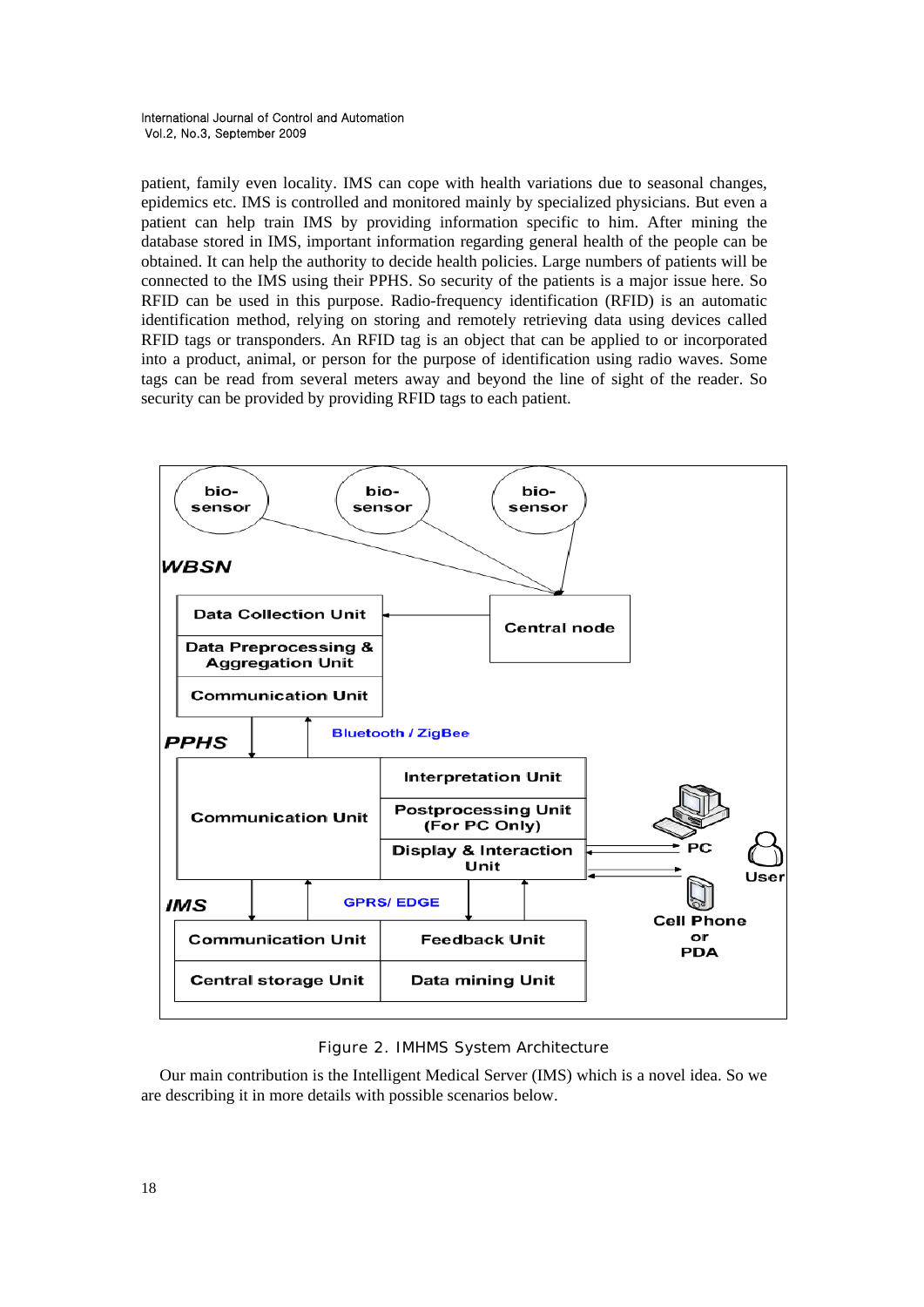### **Scenarios**

In intensive care units, there are provisions for continuously monitoring patients. Their heart rates, temperatures etc. are continuously monitored. But in many cases, patients get well and come back to home from hospital. But the disease may return, he may get infected with a new disease, there may be a sudden attack that may cause his death. So in many cases, patients are released from hospital but still they are strongly advised to be under rest and observation for some period of time (from several days to several months). In these cases, IMHMS can be quite handy.

Patients of blood pressure frequently get victimized because of sudden change of pressures. It cannot be foreseen and also a normal person cannot be kept under medical observation of a doctor or a hospital all days of a year. Blood pressures change suddenly and can be life-treating. Using IMHMS, they can get alerts when their blood pressure just starts to become high or low.

Patient's data (temperature, heart rate, glucose level, blood pressure etc.) will be frequently measured and sent to PPHS. Period of sending (say every 3 min) can be set from the patient in the central controller of WBSN. Normally glucose level will be sent after several days or a week. Heart rates can be sent every minute and temperatures can be sent after half an hour etc. But these can be parameterized to ensure that when a patient is normal, not many readings will be sent so that sensors have a longer life-time. But when the patient is ill, readings will be taken frequently and sent to PPHS.

PPHS will have some logic to decide whether the information is worthy of sending to IMS. Say, temperature is in safety range(less than 98F), and then PPHS will not send this info to IMS to save cost for the patient. Again say, glucose level is safe and same as the last several days, then this info also need not be sent. Data must be sent to IMS when there is a change in status (say temperature of the patient goes to 100F from 98F or a patient with severe fever 102F has just got temperature down to 99F). Again if there is a sudden change in blood pressure or glucose level, then this info must be sent to IMS.

IMS learns patient specific threshold. Say the regular body temperature of a patient is 98.2F whereas one person feels feverish if his body temperature is 98.2F. By employing an averaging technique over a relatively long time, IMS can learn these thresholds for patients. However, patients can also give these thresholds as inputs based on directions of their doctors.

Using IMS, one can view his medical history date wise, event wise etc. IMS can perform data mining on a particular patient data to discover important facts. Suppose a person has medium high temperature that starts at evening and lasts till midnight. If this phenomenon continues for several days, IMS will automatically detect this fact and send a message to PPHS saying "You frequently have short-period fever that may be a symptom of a bad disease. Consult doctor immediately".

Using IMS, one can view his medical history date wise, event wise etc. A patient can also enter extra information like he has had chest pain today, or he is frequently vomiting, he has rashes on body etc. in PPHS. In IMS, there will be a set of rules for preliminary prediction of disease. These rules will be pre learnt based on neural network or data mining of existing disease databases that are available over web. Now IMS, with the additional information, will check the rules. If it finds a matching rule, then it will predict the disease and send the message to PPHS.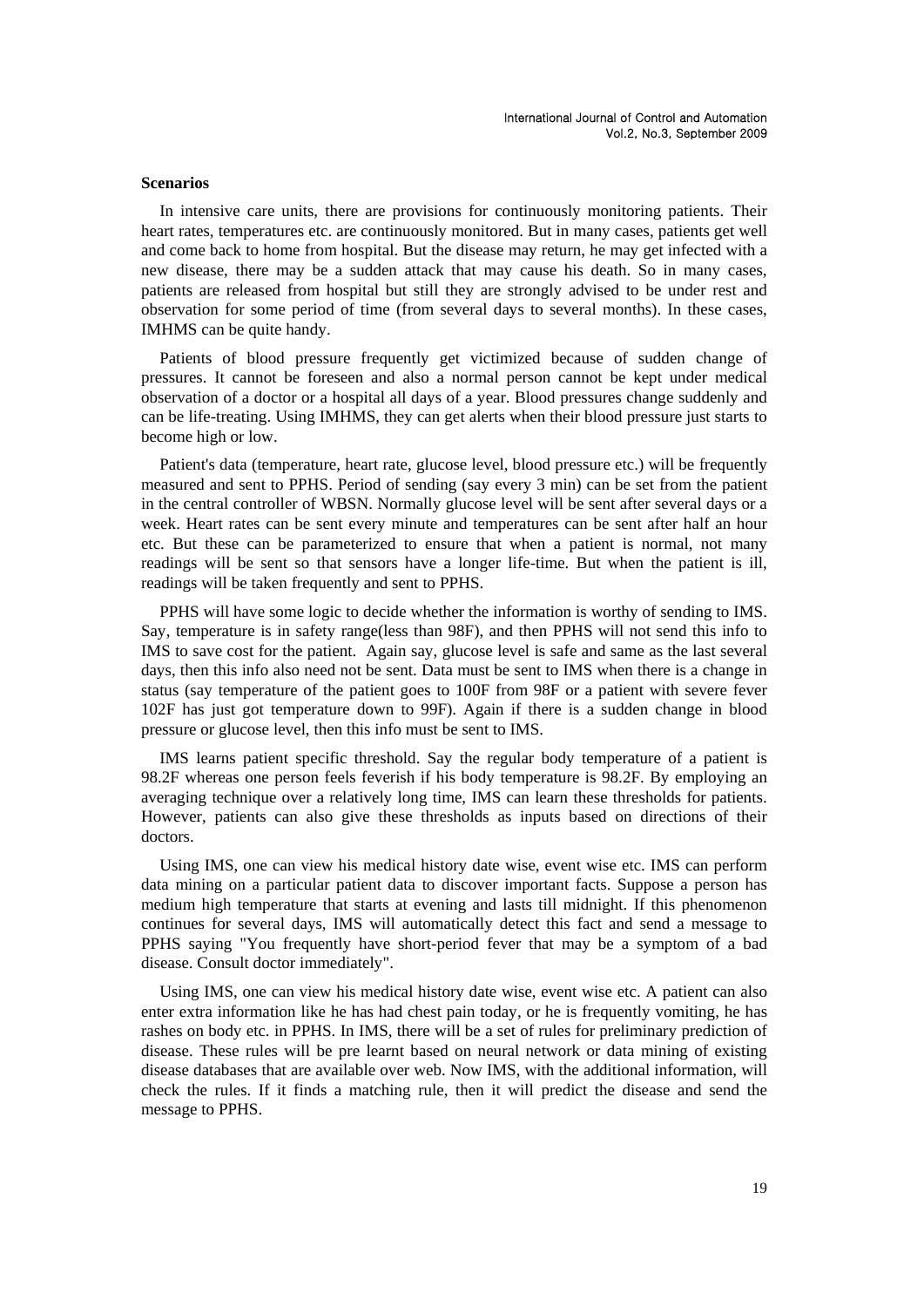PPHS can transmit continuous EKG data. Suppose a patient has come back home after cardiac surgery. If the patient has cardiac problems like arrhythmia, then there will be irregular variation of heart signal. This may occur only once or twice a day. But if PPHS transmits continuous EKG data, such variations will be immediately detected and alerts will be issued.

The most important fact about IMS is that it can help stop the spread of diseases. Whenever it finds that several people from same locality over a small period of time are having the same disease, it will predict that the disease is spreading out in that locality so that authority can take immediate action. Say, when some people of the same area report that they are having high fever, pain over body and rashes, IMS will report this which the doctors can interpret that dengue is breaking out in that area and the authority has a chance to take actions at the very first stage so that epidemic can be avoided.

# **4. Characteristics**

The characteristics of IMHMS are described below:

#### *Simplicity*

The system architecture of IMHMS is a simple one with no complex system or communication architecture. Though the setup of WBSN is quite sophisticated but to get help from such intelligent health monitoring systems bio-sensors need to implant or wore to the patient's body.

### *Cost-Effective*

IMHMS is cost effective. WBSN setup consists of some low cost bio-sensors. The communication from WBSN is also cheap due to the use of low cost Bluetooth or ZigBee adapters. PPHS setup is cost effective due to use of personal computer of normal configuration or low cost cell phones. IMS will incur some cost due to a large number of patients support. But with respect to the number of patients served by a single IMS this cost is worthy.

### *Secure*

Security is a major issue in IMHMS. Suppose a heart patient's data is manipulated by the malicious attackers. The normal reading can be changed as a serious one and the heart patients can be affected by the faulty result that may even cause him serious heart attack. So without security the IMHMS is not complete. As mentioned in the System Architecture, security in IMHMS is provided by using RFID. Each patient will be provided RFID tags that will be used to uniquely identify the patient. The IMS will maintain patients profile information with the RFID in the central database. So malicious attacks can be blocked using this information because a patient can be easily tracked using RFID. Moreover large volumes of data need to be transmitted between the three components of the IMHMS. So data must be transmitted in encrypted form between the components to protect from security vulnerability.

#### *Flexible communication protocol*

The communication protocols of IMHMS are flexible. The WBSN central controller can communicate with the PPHS using any of the three protocols: Bluetooth, WLAN or ZigBee. Moreover the PPHS can be personal computer, cell phone or PDA. In case of computer, it can communicate with the IMS using internet. Cell phones or PDAs can communicate with the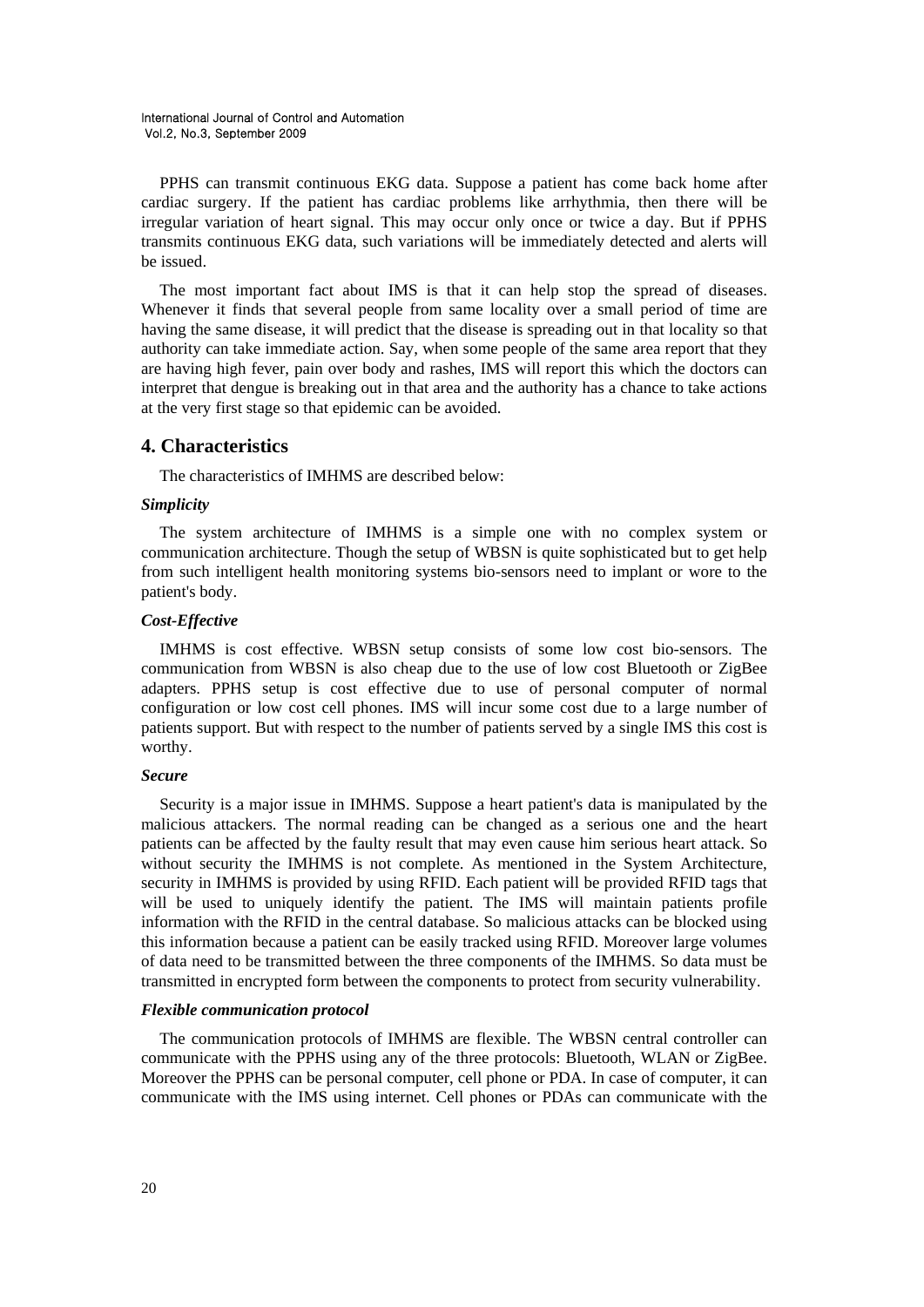IMS using any of the three ways: GPRS / Edge / SMS. So we can see a large number of alternative ways of communication is supported in IMHMS making the communication protocol a real flexible one.

### *Capability to predict spread of diseases*

The intelligent IMS can predict spread of diseases in a specific locality. The IMS contains some strong and efficient data mining algorithms that can be used for this purpose.

# *Capability to help authority to determine general health policies*

The IMS is capable to help authority to determine general health policies. For example, in a specific locality a large number of people (who are the client of IMS) are affected by diseases that occur due to the lack of a specific vitamin, the IMS can track this situation and can generate alert messages for the authority to inform them. Then the authority can determine the health policy by forcing the market to bring and sell foods having the specific vitamin as well make people aware of their vitamin deficiency.

# **5. Broader Impact**

The IMHMS has a broader impact for the developed and developing countries.

Health care through mobile devices with a central medical server is not a new concept for the developed countries. But the medical server used there is mainly for data storage. But the IMS of IMHMS not only stores data but also use it for automated medical feedback. So for developed countries all the existing central storage server can be replaced easily with IMS. So to integrate IMS with the existing health care services, their central medical server's data needs to be migrated to IMS. Then IMS can intelligently support all the existing health care services.

The people of the developing countries extensively use mobile devices but they are not familiar with mobile device based intelligent services. So IMHMS can be very handy for them by providing health care services anywhere anytime through their mobile devices. For developing countries, IMHMS can aid physicians and specialists for better treatment of the patients as their whole medical data and treatment history is stored in IMS. Moreover it is not always possible for the patients to avail the services of special care units like ICU (Intensive Care Unit), CCU (Critical Care Unit) due to limited number of such units and money. So in these cases IMHMS can help the patients by providing continuous health monitoring.

# **6. Evaluation**

To evaluate IMHMS, we have used the following approaches.

- *1. Implement a prototype of different components of IMHMS*
- *2. Cognitive walkthrough strategy*

# **Prototype Implementation**

We are working on building WBSN. This implementation is not complete yet. So we consider the data provided by the bio-sensors as a well structured XML file. A sample XML file is shown in Figure 3 where a patient's Temperature, Glucose-level and Bloodpressure are measured continuously over a period of time.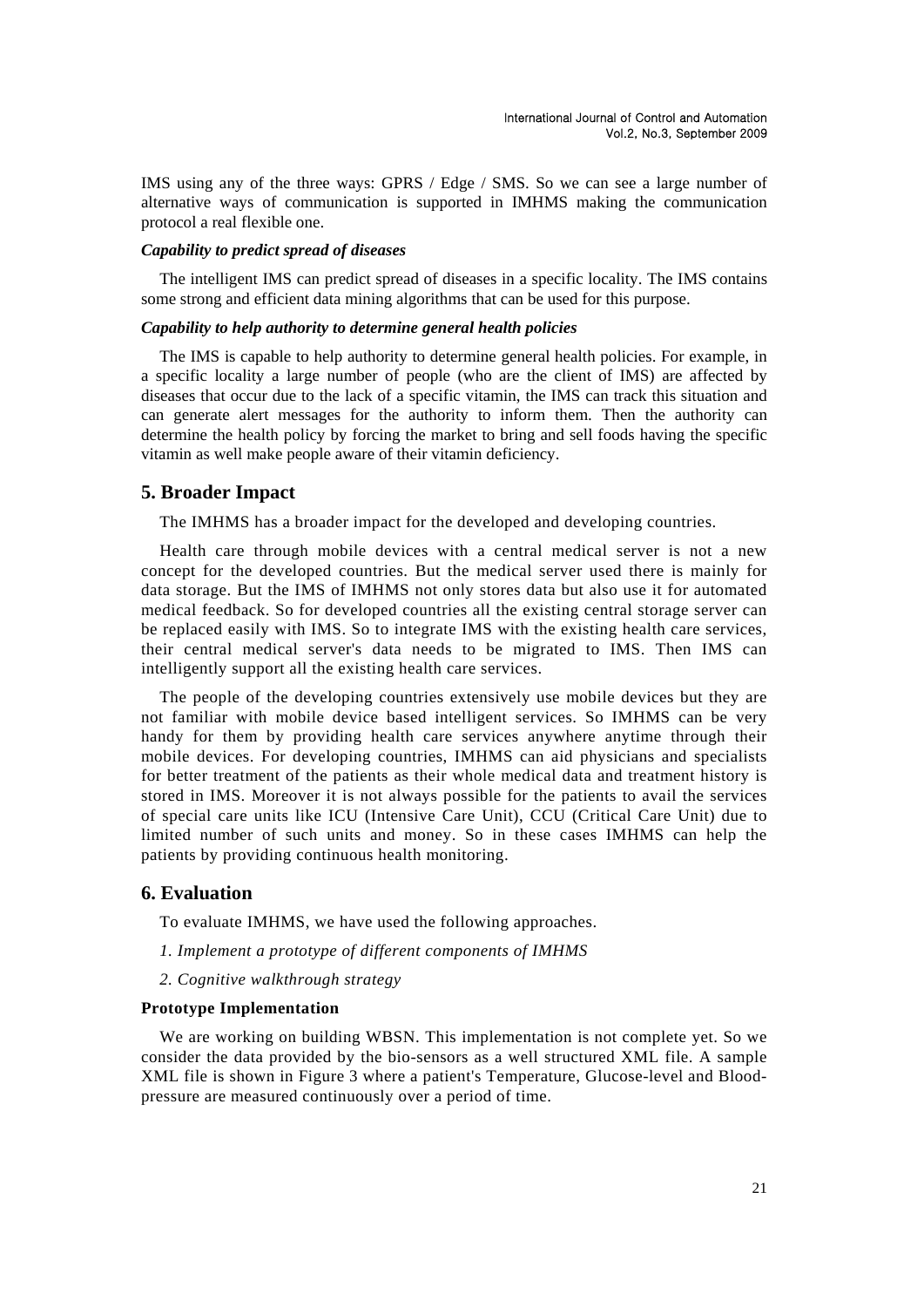

# Figure 3. Patient's Health Data

Two possible implementations are there for PPHS. It can be implemented in personal computer. While implementing for personal computer, the most suitable communication media between WBSN and PPHS is Bluetooth because of its availability and low cost. The personal computer based PPHS implementation required Bluetooth Server setup in the personal computer. The medical data of the patients will be transferred from WBSN to PPHS through the Bluetooth Server. Then the personal computer based PPHS processes the data and send necessary data to the IMS. But we suggest mobile devices for implementing PPHS because it will be more suitable for the users to use their cell phones or PDA in this purpose. The real mobility of the solution can be provided by mobile devices. For mobile device based implementation, we first consider two choices. One is J2ME and the other is Google Android. Android is still in simulator level without any implementation but it is not very far away that it will rule the field of mobile computing. We choose J2ME based custom application so that it can be deployed immediately in a large number of available cell phones or PDA available in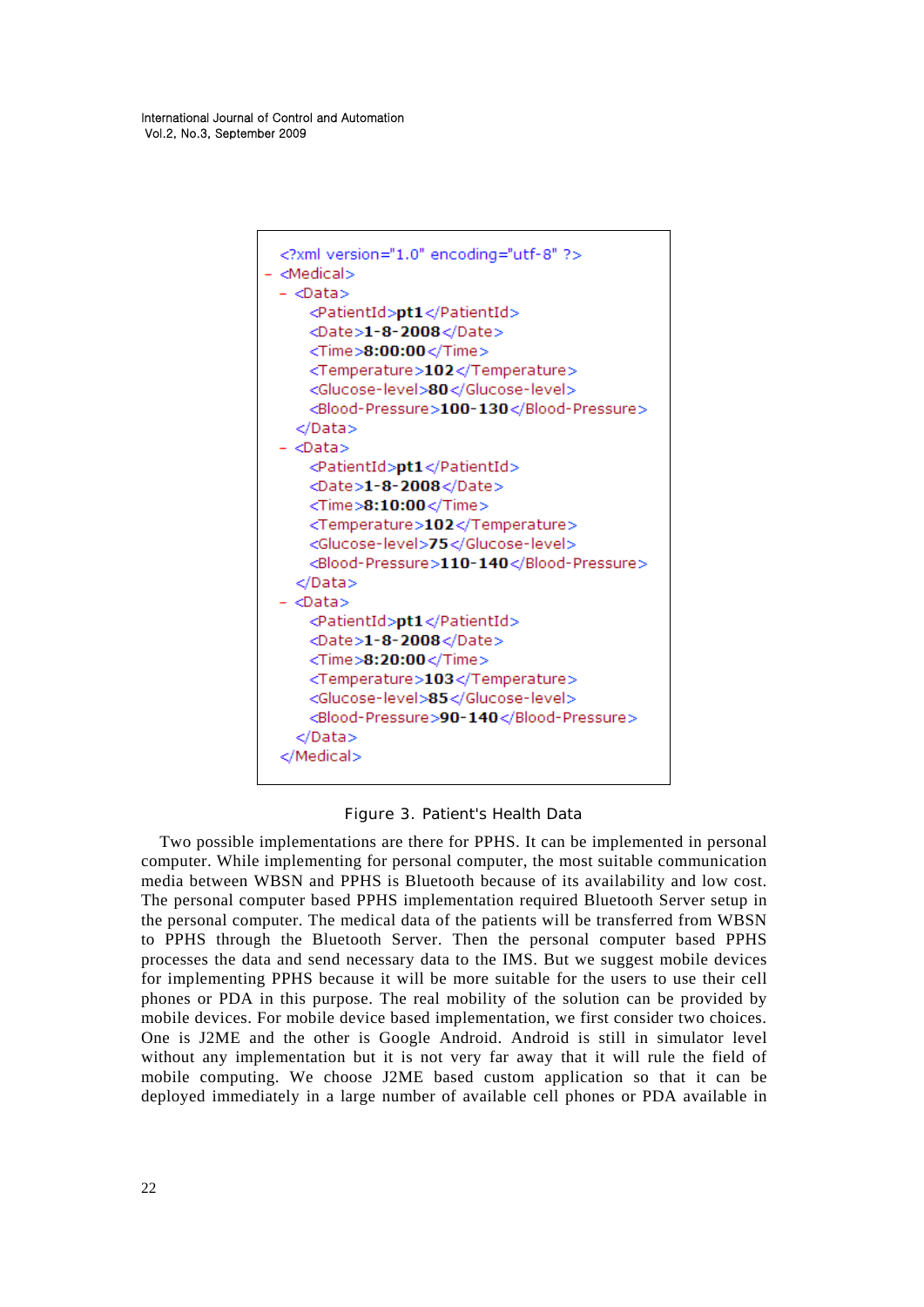the market. The J2ME based PPHS automatically collect patient's data from the WBSN and transfer it to the IMS. It is also responsible for displaying results and feedback from the IMS to any specific patients.

We implemented the skeleton of the IMS. IMS is built with the Java Servlet based architecture. To connect to the IMS, PPHS requires software to be installed. We implemented a J2ME application that processes the XML file of patient's data using KXML which is an open source XML parser. The application connects to the IMS using GPRS or EDGE. It can connect using SMS also if SMS receiving capable application can be developed in the IMS. Our J2ME application connects to the IMS's Web Servlet by GPRS or EDGE. The SMS based portion is not implemented yet. To implement the SMS based portion the IMS must be interfaced with a number of cell phones or PDA in order to receive SMS from the PPHS and send the feedback to the PPHS as SMS.



Figure 4. Flow diagram of the implementation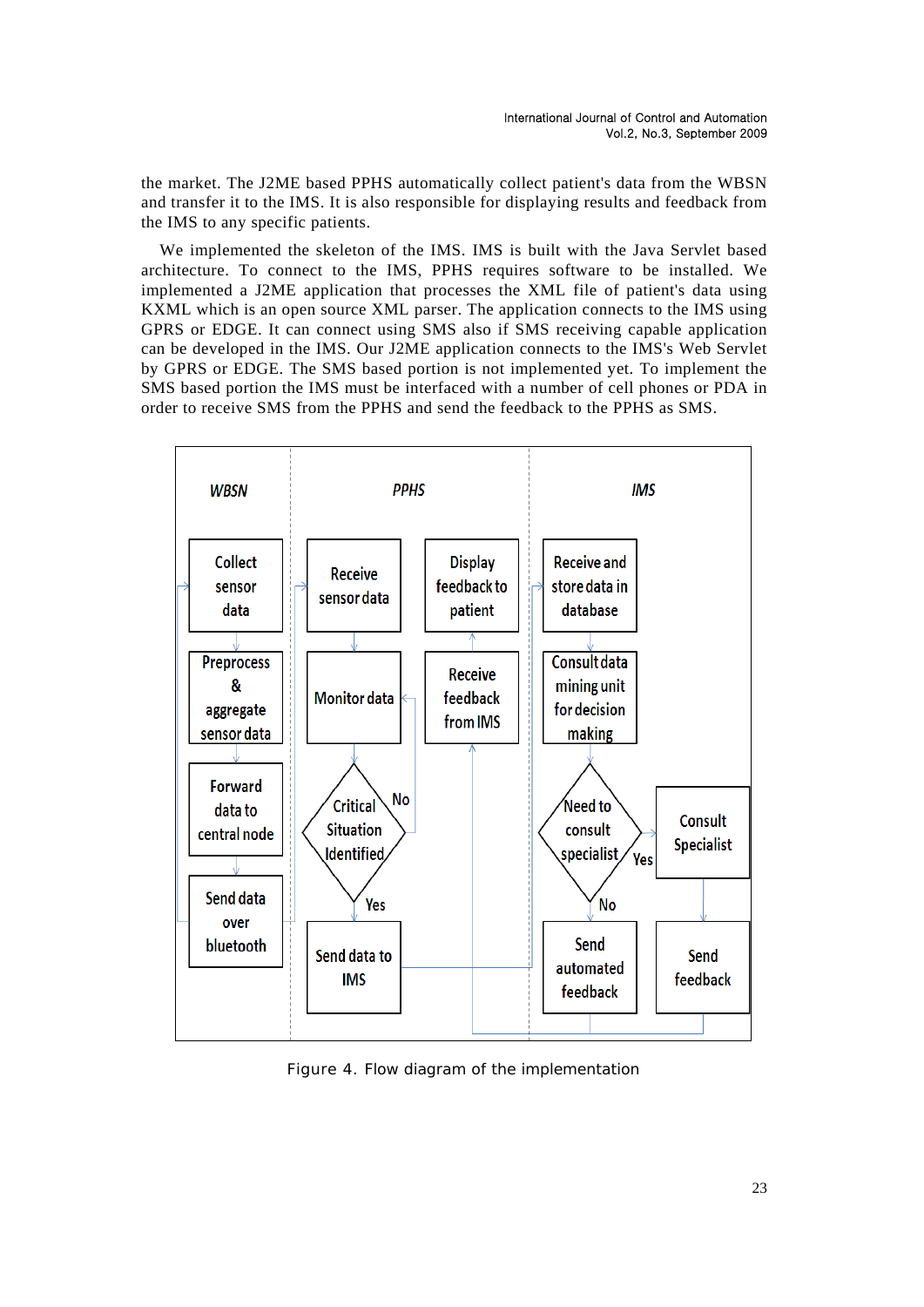The flow diagram of the implementation is shown in the Figure 4. The WBSN collects patient data and send the data to the PPHS. PPSH receives the data and processed the data to reduce the transmission of unnecessary data to the IMS. The PPHS communicates with the IMS using GPRS or EDGE. The IMS contains a Data Mining Unit, a Feedback Unit and a central database. The database contains the entire patients' profile, continuous health data and a large set of rules for data mining operations. The Data Mining unit processes the data and returns the feedbacks and results to the Feedback Unit. The feedback unit then sends the data to the corresponding PPHS. Moreover the patient's can login to the IMS using authorized patient-id and password to provide information manually and to view the patient's entire history. Some screenshots of these activities are shown in the figure. Figure 5.1 and 5.2 show the interface in IMS for patients profile information and manual health data submission. Figure 5.3 shows one patient's entire medical history with the feedbacks and results stored in the IMS's central database. Figure 5.4 and 5.5 show the automated health data collection of J2ME based PPHS and display of feedbacks provided by IMS based on the collected data.

The interfaces of PPHS and IMS are user friendly. Any people with little or no technical knowledge can use it without any difficulties. The communication architecture of IMHMS is very simple and flexible as we claimed. There is no complexity in communication between the components of IMHMS. So the prototype implementation was quite smooth. The prototype implementation involves a low cost cell phone and a personal computer. The cell phone acts as the PPHS where as the personal computer acts as the IMS. The cell phone communicates with the personal computer using GPRS which is very cheap and available now with every cell phone. So the setup for the evaluation was really cost effective. We are working on providing RFID based security. In the evaluation we encrypted the data using Advanced Encryption Standard (AES). We used Java Cryptography Extension (JCE) for this purpose, which is a framework for encryption, key generation, and key agreement and message authentication code (MAC) algorithms. [19]

#### **Cognitive walkthrough strategy**

Cognitive Walkthrough Strategy [20] encompasses one or a group of evaluators who inspect a user interface by going through a set of tasks and assess its understandability and ease of learning. To evaluate our IMHMS, we followed this strategy. 1. Who will be the users of the system? 2 Ph.D. students (Computer Science and Eng.), 2 graduate students (Computer Science and Eng.), 1 undergrad student (Chemical Eng.), 2 patients with some technical knowledge and 3 patients without technical knowledge were chosen as the users. We have tried to cover all type of end users and both males and females having different ages. 2. What tasks will be analyzed? The services provided by our IMHMS were executed by the users. We have tried to select the tasks to be analyzed in such a way that no major task has been overlooked. 3. What is the correct action sequence for each task? First, we briefly explained the task sequences and process to get result. A questionnaire was given to the users. The following figure [Figure 6] shows the user's satisfaction rating [0 is the lowest value and 5 is the highest value].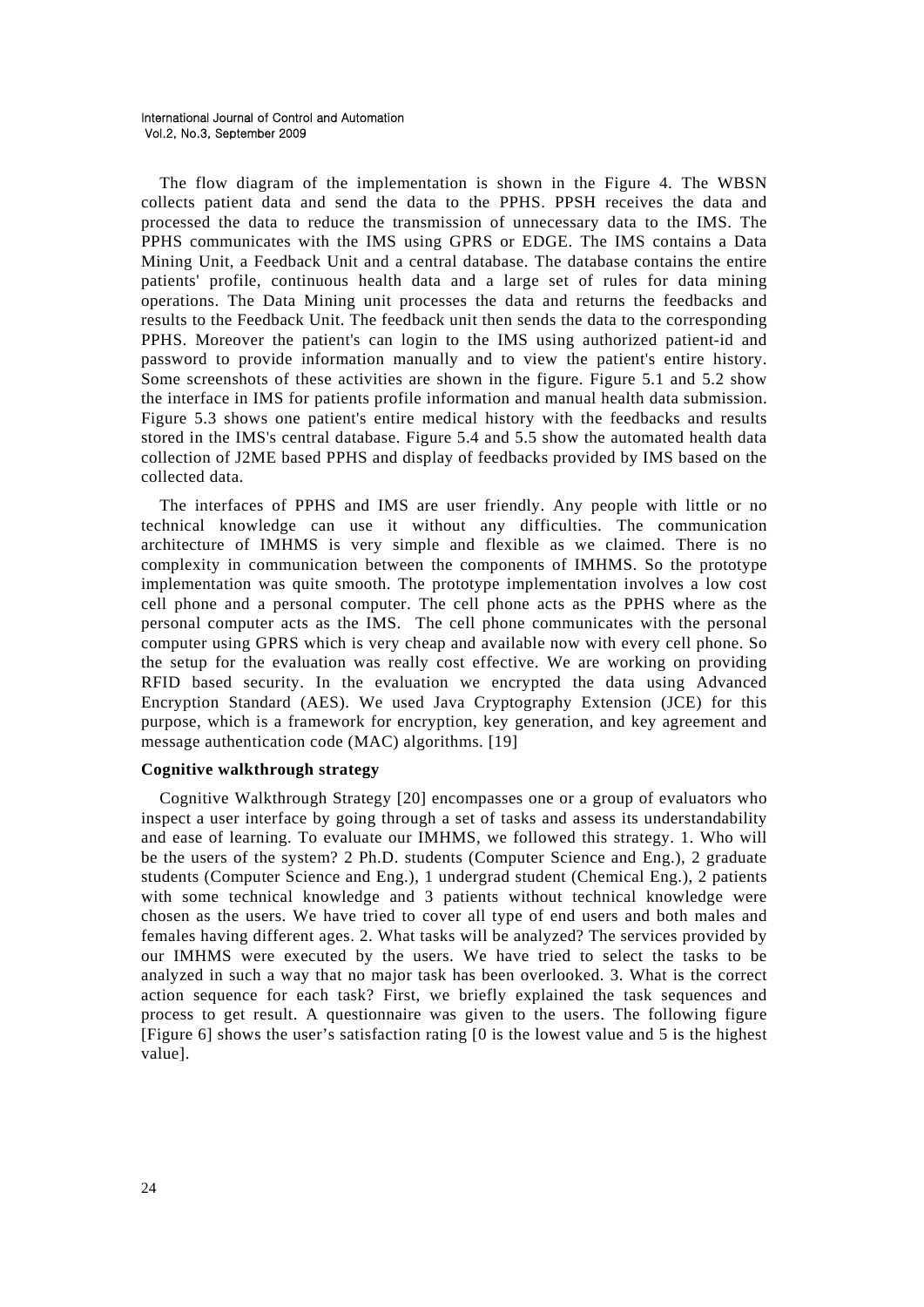| <b>Profile</b>             |                               | <b>Add Data</b>            |                        |
|----------------------------|-------------------------------|----------------------------|------------------------|
| Patient Id                 | pt1                           | Patient Id                 | pt1                    |
| Name                       | Mr. A                         | Date[dd-mm-yyyy]  1-8-2008 |                        |
| DOB[dd-mm-yyyy]  12-8-1980 |                               | Time[hh:mm:ss]             | 8:00:00                |
| <b>Blood Group</b>         | $O-$                          | Temperature                | 102                    |
| Address                    | Joynag Road, Dhaka            | Glucose Level              | 80                     |
| Phone                      | +8801717222344                | <b>Blood Pressure</b>      | 100-130                |
|                            | <b>Submit</b><br><b>Reset</b> |                            | <b>Submit</b><br>Reset |

Figure 5.1: Patient's Profile

Figure 5.2: Manual Data Submission

| Data                |             |                    |                         |                                 |                                                               |
|---------------------|-------------|--------------------|-------------------------|---------------------------------|---------------------------------------------------------------|
| <b>Date</b>         | <b>Time</b> | <b>Temperature</b> | <b>Glucose</b><br>Level | <b>Blood</b><br><b>Pressure</b> | <b>Status</b>                                                 |
| 2008-08-01 08:00:00 |             | 102.0              | 80.0                    | 100.0-130.0                     | high temperature, normal<br>pressure, normal glucose<br>level |
| 2008-08-01 08:10:00 |             | 102.0              | 75.0                    | 110.0-140.0                     | high temperature, normal<br>pressure, normal glucose<br>level |
| 2008-08-01 08:20:00 |             | 103.0              | 85.0                    | 90.0-140.0                      | high temperature, low<br>pressure, normal glucose<br>level    |
|                     |             |                    |                         |                                 |                                                               |

# **Figure 5.3: View History**



**Figure 5.4: Automated Data Collection** 

Figure 5.5: Feedback Display

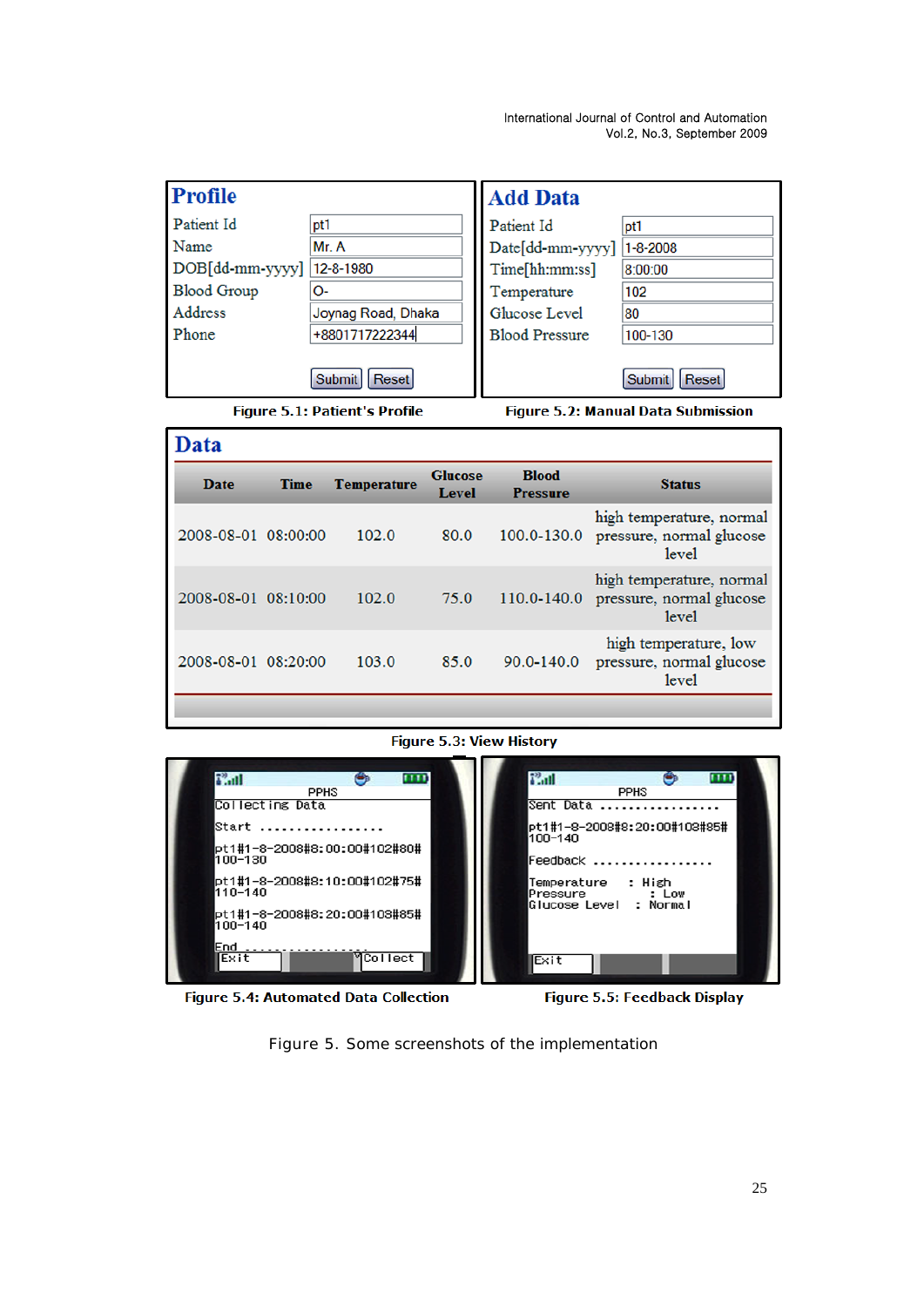

Figure 6. Rating of usability issues by users

# **7. Future Works and Conclusion**

The whole system of mobile health care using biosensor network places forward some future works such as finding the most effective mechanism for ensuring security in biosensors considering the severe restrictions of memory and energy, representing the collected data in the most informative manner with minimal storage and user interaction, modeling of data so that the system will not represent all the data but only relevant information thus saving memory. These are the generic works that can be done in future in the sector of mobile health care. For IMHMS our vision is much wider. We think of a system where the patients need not to do any actions at all. With the advancement of sensor technologies it is not far enough when the bio-sensors itself can take necessary actions. A patient needed glucose does not need to take it manually rather the bio-sensors can push the glucose to the patient's body depending on the feedback from the IMS. It seems to be impossible to achieve by everybody. But nothing is impossible. Today we imagine of something and see that it is implemented in the near future. But if we stop imagine and thinking then how impossible can be made possible? This paper demonstrates an intelligent system for mobile health monitoring. Smart sensors offer the promise of significant advances in medical treatment. Networking multiple smart sensors into an application-specific solution to combat disease is a promising approach, which will require research with a different perspective to resolve an array of novel and challenging problems. As wireless networks of sensors are developed for biomedical applications, the knowledge gained from these implementations should be used to facilitate the development of sensor networks for new applications. Expeditious development of implanted smart sensors to remedy medical problems presents clear benefits to individuals as well as society as a whole. There is the obvious benefit to persons with debilitating diseases and their families as these patients gain an enhanced quality of life. Biomedical implants that monitor for cancer will help recovering patients maintain their health. Not only will these individuals personally benefit from their improved health and well-being, but society will also benefit from their increased productivity and societal contributions. Once the technology is refined, medical costs for correcting chronic medical conditions will be reduced. As the world population increases, the demand for such system will only increase. We are implementing the IMHMS to help the individuals as well as the whole humanity. Our goals will be fulfilled